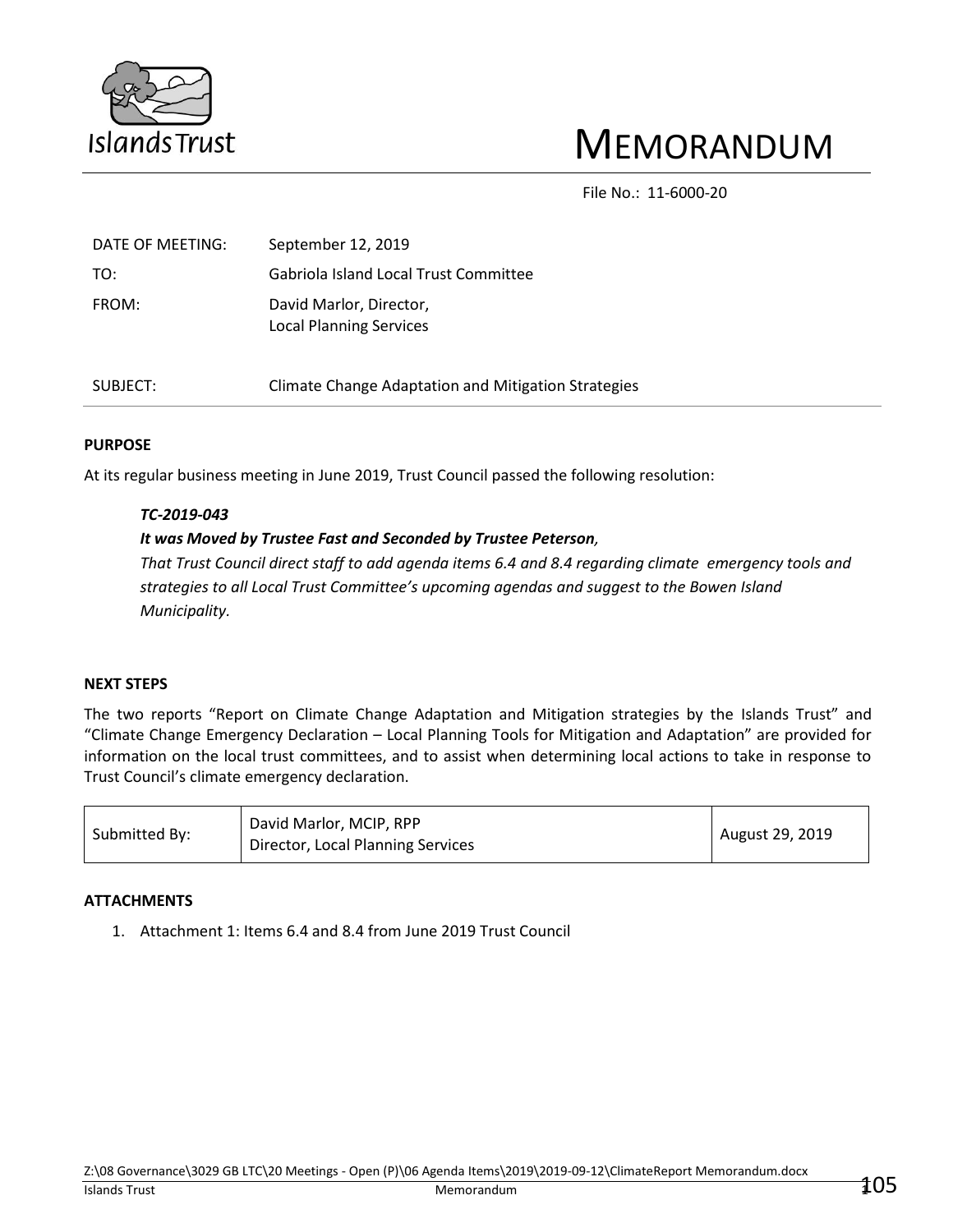



| To:             | <b>Trust Council</b>                                                               | For the Meeting of: | June 19, 2019 |  |  |  |
|-----------------|------------------------------------------------------------------------------------|---------------------|---------------|--|--|--|
| From:           | CAO                                                                                | Date Prepared:      | May 23, 2019  |  |  |  |
| <b>SUBJECT:</b> | Report on Climate Change Adaptation and Mitigation strategies by the Islands Trust |                     |               |  |  |  |

**PURPOSE:** To provide Trust Council a summary report on current and past actions, and policies adopted by the Islands Trust to address climate change. This report is a companion report to the land use actions report on the current agenda and is offered to provide context for Trust Council as they contemplate a range of potential options to address climate change within the Trust Area.

#### **BACKGROUND: On March 13, Trust Council passed the following resolution:**

That the Islands Trust Council:

- 1. Declare a Climate Change Emergency in the Islands Trust Area.
- 2. Add climate change mitigation, resilience, and adaptation policies to the Islands Trust Policy Statement amendment project.
- 3. Direct the Trust Council Chair to write to the Chairs of Regional Districts in the Islands Trust Area asserting Trust Council's full support for declarations of a Climate Emergency;
- 4. Direct the Trust Council Chair to write to the Provincial Minister of the Environment, asserting the Islands Trust Council's support to help the Province close the 25% emissions gap in the Clean BC Plan, and calling on the Province to provide the powers and resources to local governments;
- 5. Direct the Trust Council Chair to write to the Federal Minister of the Environment, asserting the Islands Trust Council's support to help Canada meet its Nationally Determined Contribution target made in the Paris Agreement and call on the federal government to provide the powers and resources to local governments.
- 6. Direct staff to report back to the June 2019 Trust Council meeting on measures and land-use planning actions that the Islands Trust can take to advance progress toward Local Trust Committee climate reduction targets and achieve further reductions in carbon from Trust operations.
- 7. Direct staff to include a central focus on equitable climate change mitigation, adaptation, and resilience into strategic planning to provide guidance and support for the Trust Area's efforts to transition away from fossil fuels in ways that prioritize those most vulnerable to climate impacts and most in need of support in transitioning to renewable energy.
- 8. Trust Council directs staff to work with First Nations and First Nations government agencies to seek support for the climate change emergency and to engage to coordinate climate action strategies with First Nations within the Islands Trust Area.

While the Islands Trust, as a function of its mandate and authority, has included climate change adaptation and mitigation measures in its decision making, including Bill 27 OCP implementation and the application of land use regulations, this briefing provides an overview of specific climate actions that the organization has taken.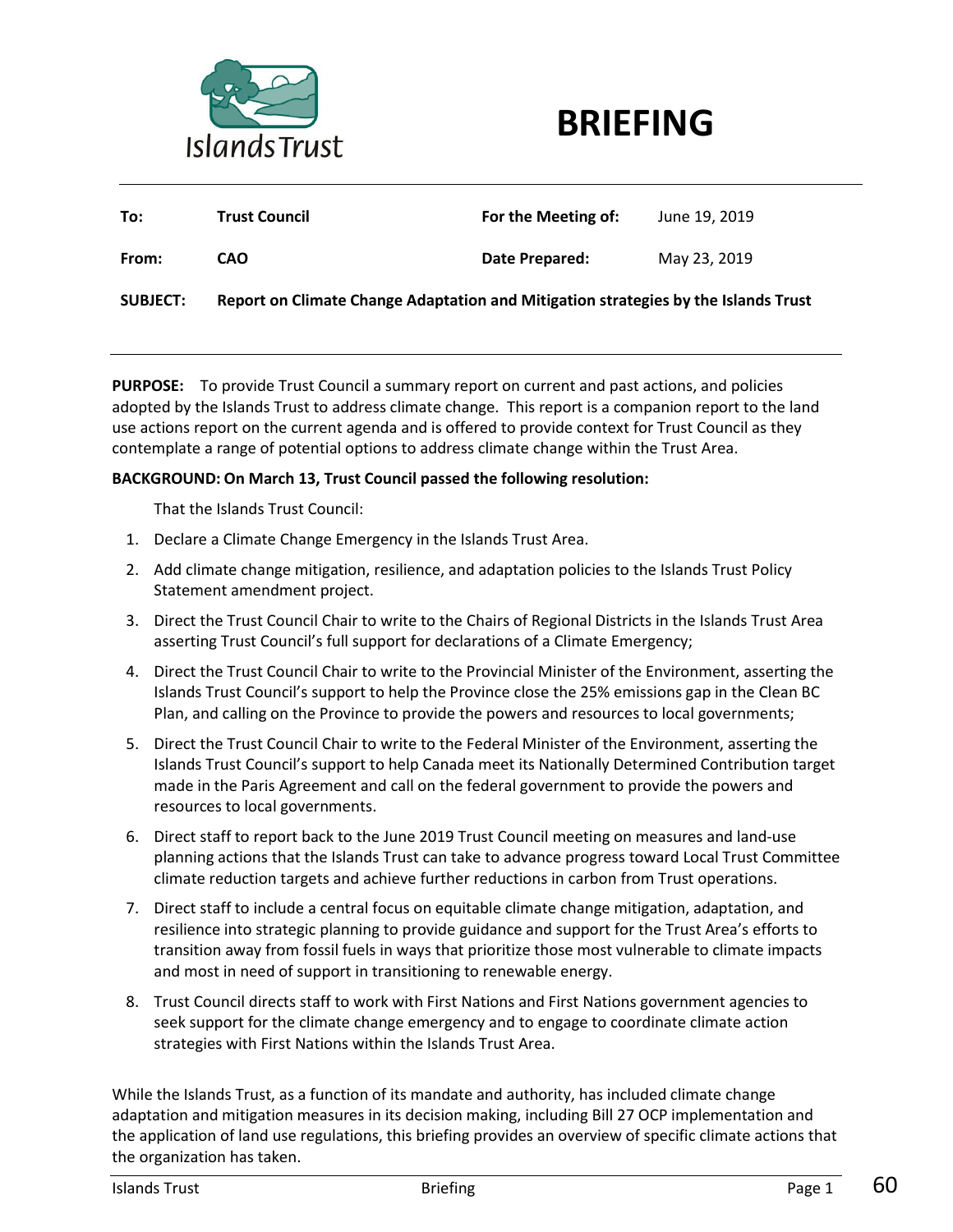- 1. **Anticipated climate changes within the Trust Area:** Given accessible climate change information for the region, it is anticipated that with an increase in global warming at or above 1.5 C the Trust Area would be impacted in the following ways.
	- i. Wetter fall seasons
	- ii. Dryer, hotter summers, drought conditions
	- iii. More inclement weather, extreme weather events
	- iv. Warmer winters
	- v. No frost
	- vi. Rise in sea level
	- vii. Species shift
- 2. The following table provides a timeline of key climate change actions by the Islands Trust and Islands Trust Conservancy over the last 15 years.

**Table 1. Timeline of climate change actions**

| 2005                                                            | 2007                                                | 2008                                                                     | 2009                                                                                                                      | 2010              | 2011                    | 2012 | 2013                                                                  | 2014 | 2015                                                                       | 2016                                 | 2017                                  | 2018                                         | 2019                             |
|-----------------------------------------------------------------|-----------------------------------------------------|--------------------------------------------------------------------------|---------------------------------------------------------------------------------------------------------------------------|-------------------|-------------------------|------|-----------------------------------------------------------------------|------|----------------------------------------------------------------------------|--------------------------------------|---------------------------------------|----------------------------------------------|----------------------------------|
| passed<br>resolution<br>for<br>advocacy on<br>climate<br>change | Signed<br><b>BC</b><br>Climate<br>Action<br>Charter | developed "Trust Bill 27<br>Area Climate<br>Vulnerabilities"<br>document | requirements, the majority of<br>develop OCP<br>amendments: to incorporate Bill<br>Climate Smart 27<br>Islands<br>Program | over 2 year span, | <b>OCPS</b> are amended |      | adoption of<br>Carbon<br><b>Neutral</b><br>Operations<br>Policy 7.4.y |      | Letter to<br>Prime<br>Minister<br>Trudeau<br>re Paris<br>Climate<br>Accord | State of<br>the<br>Islands<br>Report | initiated<br>groundwater<br>workshops | delivered<br>seal level<br>rise<br>workshops | declared<br>climate<br>emergency |
|                                                                 |                                                     | adopted<br>Corporate<br><b>Climate Action</b><br>Plan                    |                                                                                                                           |                   |                         |      | Corporate<br>Sustainability<br>Advisory<br>Group<br>initiataed        |      |                                                                            |                                      |                                       | Adopted<br><b>CDF</b> toolkit                |                                  |
|                                                                 |                                                     |                                                                          |                                                                                                                           |                   |                         |      |                                                                       |      |                                                                            |                                      |                                       |                                              |                                  |
|                                                                 |                                                     |                                                                          |                                                                                                                           |                   |                         |      |                                                                       |      |                                                                            |                                      |                                       |                                              |                                  |
|                                                                 |                                                     |                                                                          |                                                                                                                           |                   |                         |      |                                                                       |      |                                                                            |                                      |                                       |                                              |                                  |
|                                                                 |                                                     |                                                                          |                                                                                                                           |                   |                         |      |                                                                       |      |                                                                            |                                      |                                       |                                              |                                  |

#### 3. **BC Climate Action Charter**

The Islands Trust is a signatory to the BC Climate Action Charter and has taken a number of steps to honor that commitment. Since 2007, we have reported on our website on our plan to achieve our climate action goals. We participate in the Climate Action Revenue Incentive Plan (CARIP) that requires we summarize our GHG emissions and energy consumption and detail our programming towards carbon neutrality. To summarize, the Islands Trust as an organization generates between 55 and 65 tCO2e per year. We have traditionally then purchased carbon credits to achieve carbon neutrality from the Community Carbon Marketplace, which we been doing since 2012.

Using 2017 CARIP report as an example, key emissions measures are the following:

|    |    | Direct emissions          |           |        |
|----|----|---------------------------|-----------|--------|
|    |    | a. Vehicles               | fuel      | 14652L |
|    |    | b. Stationary             | gigajoule | 346    |
| b) |    | <b>Indirect Emissions</b> |           |        |
|    |    | a. Purchased energy       | gigajoule | 506    |
|    |    | b. Purchased reported     | gigajoule | 126    |
| C) |    | Scope 3 emissions         |           |        |
|    | a. | Office paper              | packages  | 608.   |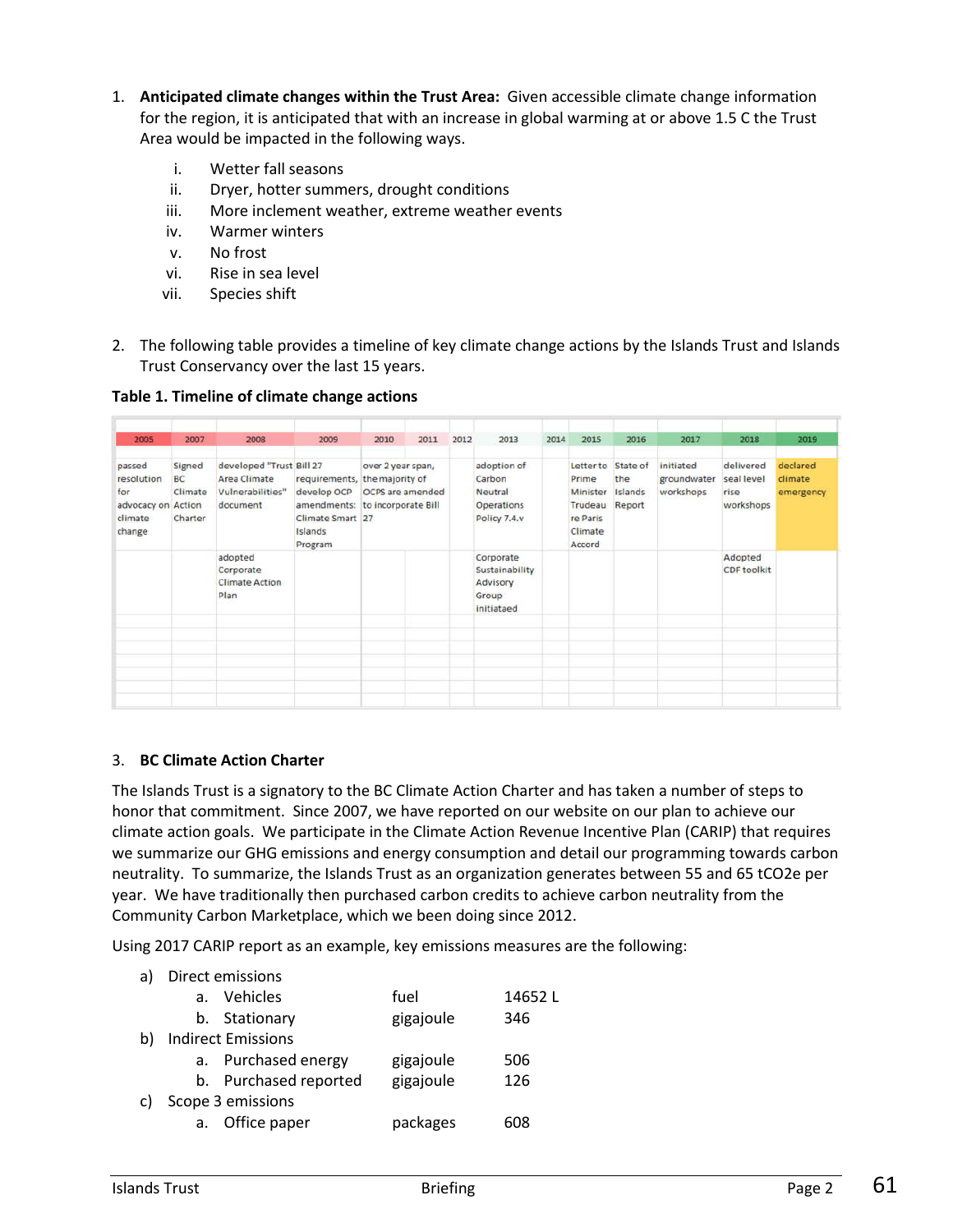Please note that while the Province committed to providing Community Energy and Emission Inventory data for local governments, there is insufficient data for the Islands Trust specifically, requiring that we use a conversion factor to approximate some of our emissions measures.

## 4. **Bill 27 OCP Greenhouse Gas amendments**

Under separate cover a report will be provided to the June 2019 Trust Council meeting that will include the amendments to local trust committees OCPs required by Bill 27. Generally, each LTC/Bowen Island Municipality (except Piers Island) adopted target reductions for their area, either a 50% or 33% reduction by 2020 and a greater, 85% reduction by 2050. Land use bylaws have not been comprehensively updated to reflect OCP direction. There has been no sustained performance measurement of each local trust area/island municipality to determine how successful the OCP amendments have been in reducing emissions. Datasets are limited on an LTA/IM by LTA/IM basis for specific GHG reductions.

#### 5. **Corporate Actions**

- i. In 2007, the Islands Trust adopted a **Corporate Climate Action Plan.** From a corporate perspective, the three areas effecting our emissions levels are travel, paper and building heating and maintenance. The Climate Action Plan provides a reasonably rigorous analysis of these target emission sources as well as others and make recommendations for mitigations. The Action Plan has led to a number of business practices that are still in place including:
	- a. Reduction of printing
	- b. Reduction of color printing
	- c. Double siding of documents
	- d. Not producing paper agendas
	- e. Support for employees to commute by bike
	- f. Increased ride sharing to staff and Trust meetings
	- g. Replacement of the windows and shading of Victoria office
	- h. Revised purchasing policy to emphasize energy efficiency

The plan is now somewhat dated and could be refreshed to find new points of emphasis and education for staff and trustees.

Since 2007 the Trust has monitored its GHG generation and in support of the Action Plan.

- ii. Adoption of **Policy 7.4.5 Carbon Neutral Operations**. This policy formalized a number of Trust wide operations dedicated to GHG reduction, including a carbon reduction goal, identification of carbon emission sources, dedication to using offsets to achieve carbon neutrality (including purchasing criteria) and reporting requirements.
- iii. In January 2013, a Corporate Sustainability Advisory Group (Green Team) was identified consisting of one member of Trust Council and a department representative across the organization. The term was for 12 months and the terms of reference included develop innovating ways to address climate change impacts and GHG reductions and to implement the Corporate Action Plan.

From the available data on Islands Trust operations, it is reasonable to conclude that we are a low carbon producing organization.

#### 6. **Regional and National Context**

It would be impractical to provide a comprehensive overview of regional climate change initiatives; however, it is worth noting that there have been 16 declarations of a climate emergency in BC. Prominent among them is the City of Vancouver who have recently unanimously approved a motion recognizing the climate emergency and passing an ambitious set of six "Big Moves" that will guide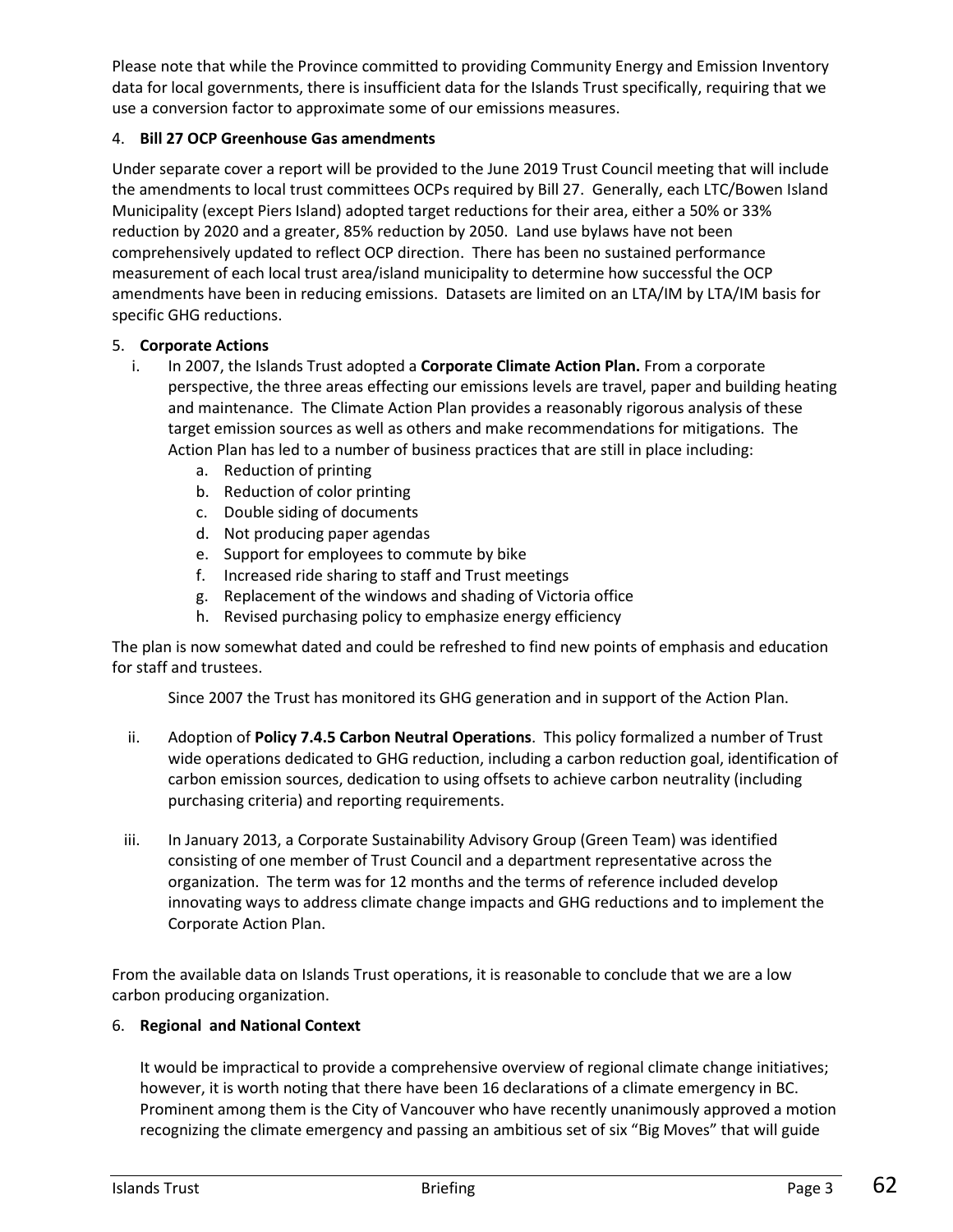the City's response to Climate Change. The goal is to meet the objective of limiting warming to 1.5C as per the Paris Agreement.

The initial wave of climate emergency declarations occurred in Quebec (2018-2019), with over 300 communities having taken this step.

## 7. **Issues and Opportunities**

The following items provide a list of issues, amongst many, that could form the basis for further discussion by Trust Council.

- We do not have accurate Community Energy and Emissions Inventory information which limits our ability to accurately measure how emissions programing is reducing carbon levels.
- Issue of built form density is central to lessening climate change impacts and GHG production within the Trust Area.
- The Islands Trust does not have climate change policy in the Policy Statement but does in Official Community Plans and a variable level of climate regulation in LUBs.
- Corporate opportunities: electronic meetings, carbon friendly foods, further policies on travel.
- We have not liaised with First Nations on climate change in any substantial manner and will need to include this issue in our Policy Statement discussions.

#### **ATTACHMENT(S):**

**1. N/A**

**FOLLOW-UP: A**s directed by Trust Council

**Prepared By: R Hotsenpiller**

**Reviewed By/Date: May 28, 2019**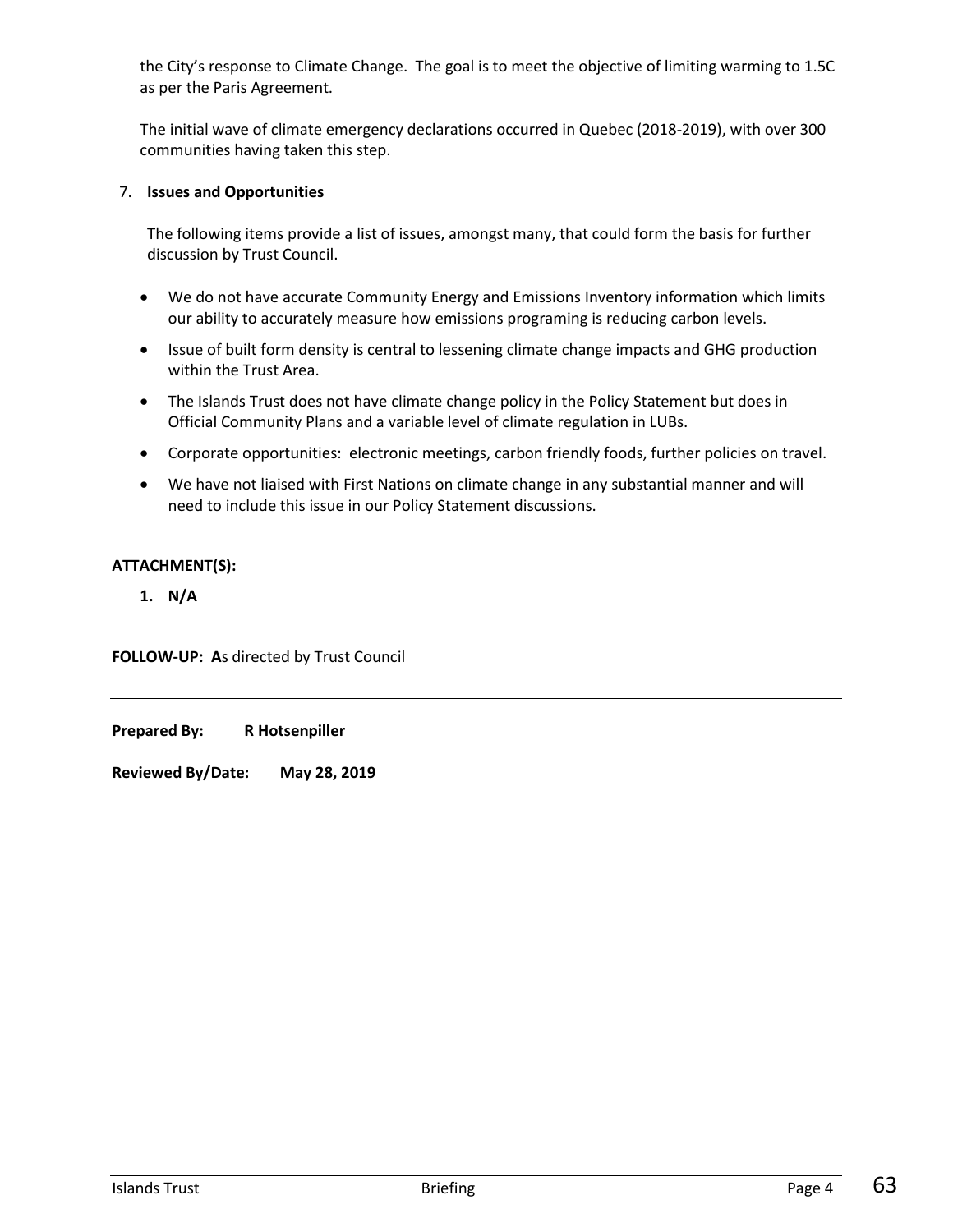

## **BRIEFING**

| To:             | <b>Trust Council</b>                                                                         | For the Meeting of: | June 18, 2019 |  |  |  |
|-----------------|----------------------------------------------------------------------------------------------|---------------------|---------------|--|--|--|
| From:           | David Marlor, Director, Local<br><b>Planning Services</b>                                    | Date Prepared:      | May 30, 2019  |  |  |  |
| <b>SUBJECT:</b> | Climate Change Emergency Declaration - Local Planning Tools for Mitigation and<br>Adaptation |                     |               |  |  |  |

#### **PURPOSE:**

To provide an initial approach in response to Trust Council's Climate Change Emergency Declaration in respect to local planning tools to address climate change.

#### **BACKGROUND:**

At its regular business meeting in March 2019, Trust Council declared a Climate Change Emergency. As part of that declaration, Trust Council requested that staff:

*"report back to June 2019 Trust Council meeting on measures and land use planning actions that the Islands Trust can take to advance progress towards Local Trust Committee climate reduction targets and achieve further reductions in carbon from Trust operations".*

This briefing focuses on land use planning actions that the local trust committees and Bowen Island Municipality could take to advance progress towards greenhouse gas reduction targets and to adapt to the effects of climate change.

Following the implementation of new mandatory requirements for official community plans to include targets and policies for greenhouse gas reductions, all local trust committees and Bowen Island Municipality amended their official community plans to include those targets and policies.

The following table includes a summary of the targets established by each local trust committee and Bowen Island Municipality in their official community plans. Each local trust committee and Bowen Island Municipality also adopted related policies on how to achieve those targets.

| <b>Local Trust</b><br>Committee/Island<br><b>Municipality</b> | <b>Reduction</b><br>By 2015 | Reduction L<br>By 2020 | <b>Reduction</b><br>By 2050 | <b>Notes</b>                                   |
|---------------------------------------------------------------|-----------------------------|------------------------|-----------------------------|------------------------------------------------|
| Bowen Island Municipality                                     | $\overline{\phantom{a}}$    | 33%                    | 80%                         | Reduction over 2007 emissions                  |
| Ballenas-Winchelsea                                           | $\overline{\phantom{a}}$    | 50%                    | 50%                         | Below per Canadian per capita for<br>2020/2050 |
| Gabriola                                                      |                             | 33%                    | 85%                         | Reduction over 2007 emissions                  |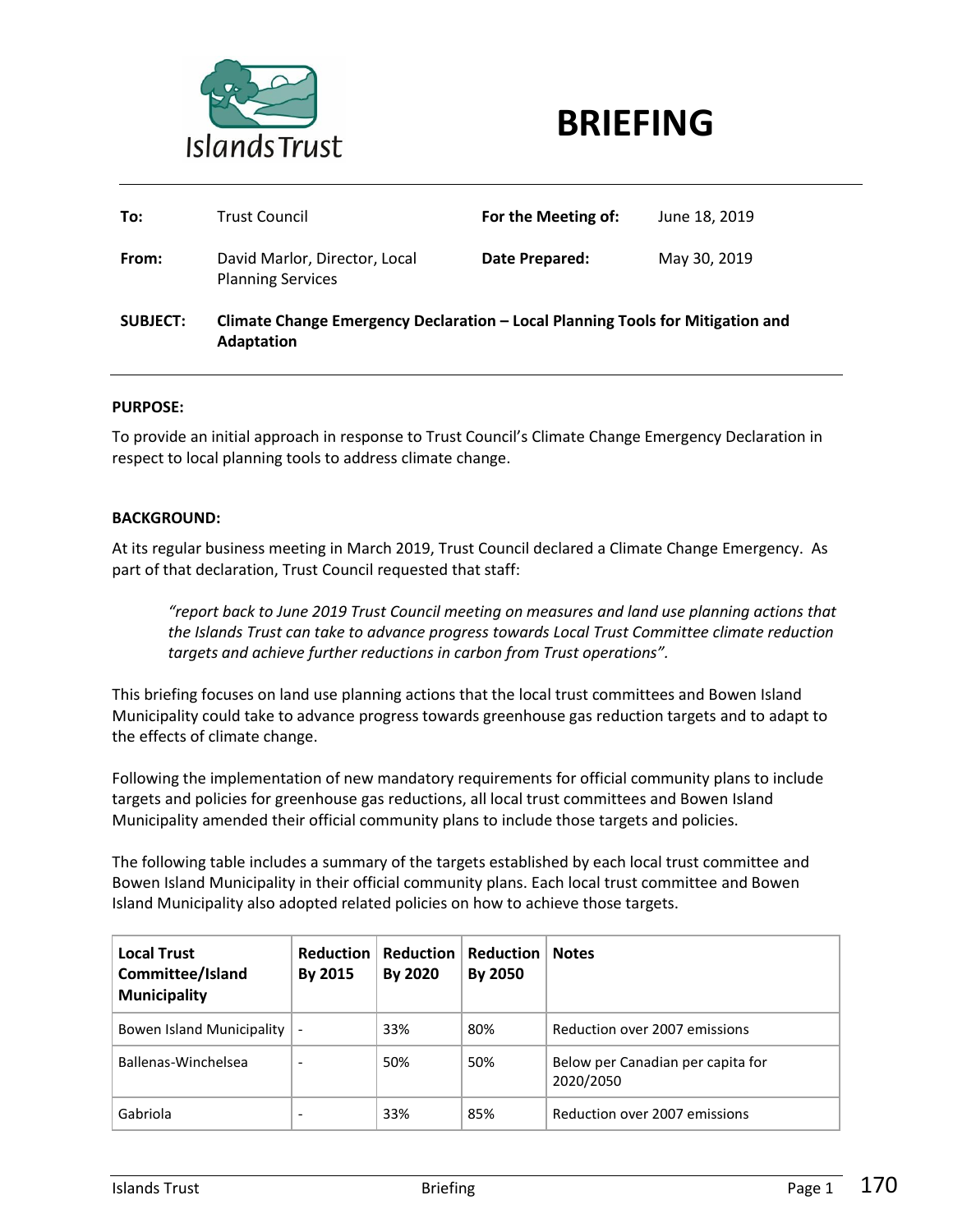| Mudge         |                              | 50%                      | 50%                      | Below per Canadian per capita for<br>2020/2050 |
|---------------|------------------------------|--------------------------|--------------------------|------------------------------------------------|
| DeCourcy<br>b |                              | 50%                      | 50%                      | Below per Canadian per capita for<br>2020/2050 |
| Galiano       | $\overline{\phantom{0}}$     | 33%                      | $\overline{\phantom{a}}$ | Reduction over 2007 emissions                  |
| Gambier       | $\overline{a}$               | 33%                      | 85%                      | Reduction over 2007 emissions                  |
| Associated    | $\overline{a}$               | 20%                      | 85%                      | Reduction over 2007 emissions                  |
| Keats         |                              | 33%                      | 85%                      | Reduction over 2007 emissions                  |
| Denman        | $\qquad \qquad \blacksquare$ | 33%                      | 85%                      | Reduction over 2007 emissions                  |
| Hornby        |                              | 25%                      | 80%                      | Reduction over 2007 emissions                  |
| Lasqueti      |                              | 50%                      | 50%                      | Below per Canadian per capita for<br>2020/2050 |
| Mayne         | $\overline{a}$               | 33%                      | $\blacksquare$           | Reduction over 2007 emissions                  |
| North Pender  | $\overline{a}$               | 33%                      | $\overline{a}$           | Reduction over 2007 emissions                  |
| Associated    | $\overline{a}$               | 50%                      | 50%                      | Below per Canadian per capita for<br>2020/2050 |
| Saturna       |                              | 33%                      |                          | Reduction over 2007 emissions                  |
| SSI           | 15%                          | 40%                      | 85%                      | Reduction over 2007 emissions                  |
| Piers         | $\overline{a}$               | $\overline{\phantom{a}}$ | $\overline{a}$           | Bylaw is not compliant                         |
| South Pender  | $\overline{a}$               | 33%                      | $\overline{\phantom{a}}$ | Reduction over 2007 emissions                  |
| <b>Thetis</b> | $\overline{a}$               | 33%                      | 85%                      | Reduction over 2007 emissions                  |
| Associated    | $\overline{a}$               | $\overline{\phantom{a}}$ |                          | Bylaw contains no targets                      |
| Valdes        | $\overline{a}$               | 50%                      | 50%                      | Below per Canadian per capita for<br>2020/2050 |

## **A. Local Planning Actions Since 2010**

Since 2010, planning Staff regularly include consideration of climate change mitigation and adaptation in staff reports on planning applications and projects. As a result, all planning decisions by local trust committees over the past eight years have included a climate change lens. In addition to this, local trust committees adopted specific policies in their official community plans related to climate change mitigation and adaptation. Many of these policies have been implemented through land use bylaw amendments. A list of these implemented policies is included in Appendix 1.

Appendix 2 lists the official community plan policies that have not yet been implemented in the land use bylaws.

The remainder of this briefing provides information on land use planning actions that can be undertaken in relation to climate change. Section B addresses actions related to climate change mitigation and Section C addresses actions related to climate change adaptation.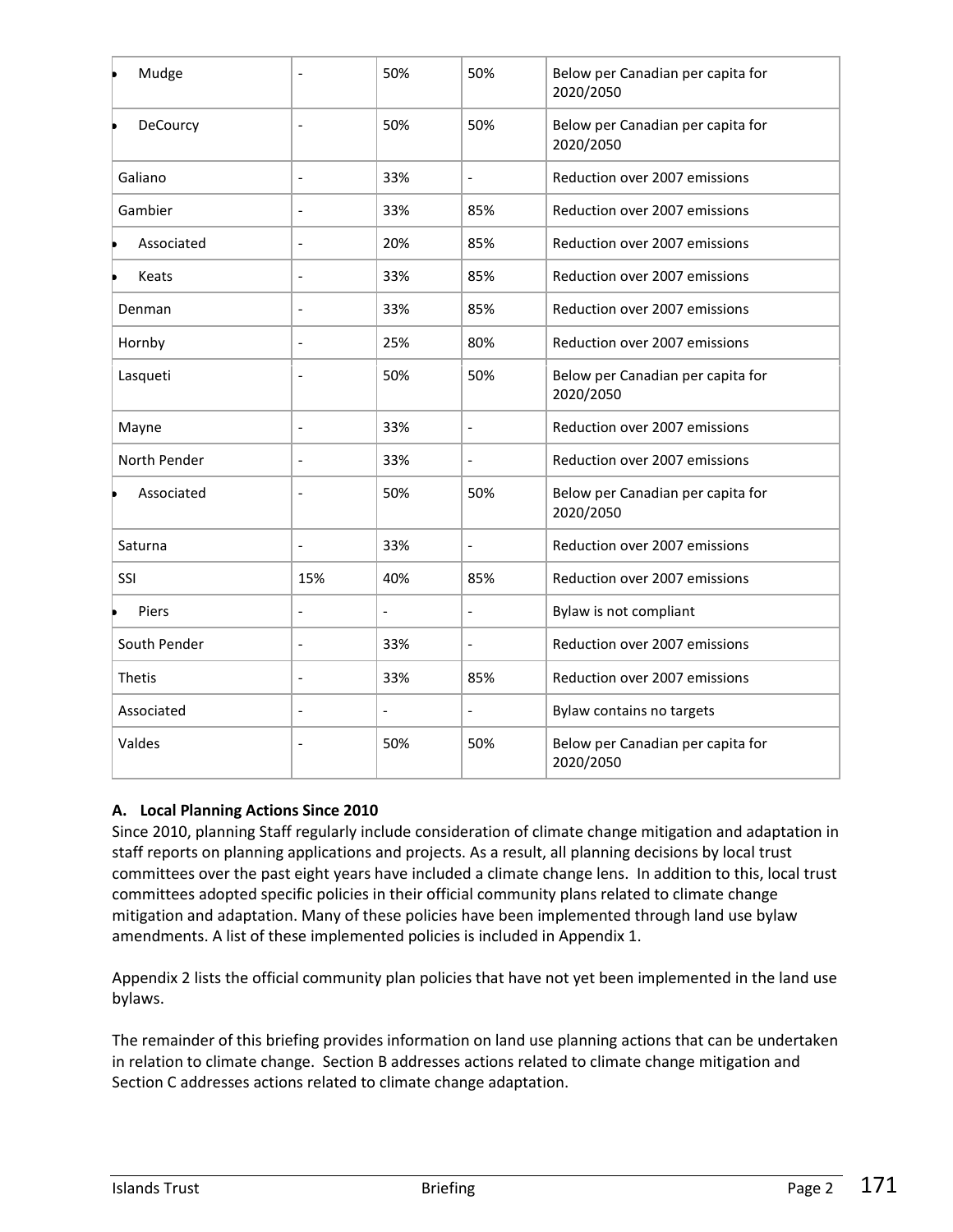## **B. Climate Change Mitigation Tools**

Climate change mitigation involves actions that reduce greenhouse gas emissions (GHGs). In the local trust areas the main source of GHGs is combustion from transportation and combustion from heating and cooling buildings. Therefore, any policies and regulations that reduce the need for transportation, or reduce the need for heating or cooling of buildings will help in reducing GHGs.

The Province committed to providing the Community Energy and Emissions Inventory (CEEI) for local governments. For the Islands Trust area there is very little data available. The only metric is residential heating using wood, propane or oil (and this is withheld for Lasqueti and Gambier LTAs). There are no metrics available for transportation or any other source of GHG emissions. The last year CEEI reports were undertaken was 2012. As a result we currently do not have metrics to measure progress towards targets in OCPs. Bowen Island Municipality has Community Energy and Emission Inventories (starting on page 40 of this linked document [https://bowenisland.civicweb.net/document/118760\)](https://bowenisland.civicweb.net/document/118760).

Local trust committees and Bowen Island Municipality have the following tools available to them to reduce GHGs:

- **GHG Reduction Targets** Section 473 of the *Local Government Act* required content for official community plans, inclusion of targets and policies with respect to reducing greenhouse gas emissions.
- **Zoning Authority** Section 479 of the *Local Government Act*.
- **•** Development Permit Area to Promote Energy Conservation Section 488(1)(h) of the *Local Government Act*.
- **Development Permit Area to Promote the Reduction of Greenhouse Gas Emissions**  Section 488(1)(j) of the *Local Government Act*.

Local trust committees and Bowen Island Municipality could undertake the following to mitigate climate change.

- 1. **Enact existing Official Community Plan policies** for the mitigation of climate change that are already in the official community plans but have not yet been acted on (Appendix 2 contains a list of these policies).
- 2. **Update official community plans** to ensure the mandatory GHG reduction targets and policies are relevant and up to date; Galiano Island, Mayne Island, North Pender Island, South Pender Island and Saturna Island local trust committees have targets for GHG reduction set for 2020 with no targets for any future dates, and as such those targets will be out of date next year. The Salt Spring Island Local Trust Committee has not adopted any targets or policies for the Piers Island OCP. The Thetis Associated Islands OCP contains objectives and policies but no targets. While the Islands Trust has very limited metrics to measure progress, the requirement to have targets and policies in official community plans is mandatory under s. 473 of the *Local Government Act*. These official community plans should be updated within the next year to ensure they remain compliant with required content for an official community plan, and to address targets and polices for GHG reduction. Other local trust committees should review their targets and policies for relevance to current conditions.
- 3. **Use the zoning authority under s. 479 of the** *Local Government Act* **to cluster development** and move away from large lots to small compact "villages". This can be accomplished through OCP policies to require this kind of development, rezoning appropriately by increasing density in appropriate locations and reducing in other locations and density transfer to move density to appropriate areas. Some local trust committees already have some form of this in their OCPs. Salt Spring and Gabriola have density transfer that has seen some significant land use changes. While these were not specifically created to address climate change mitigation, they can be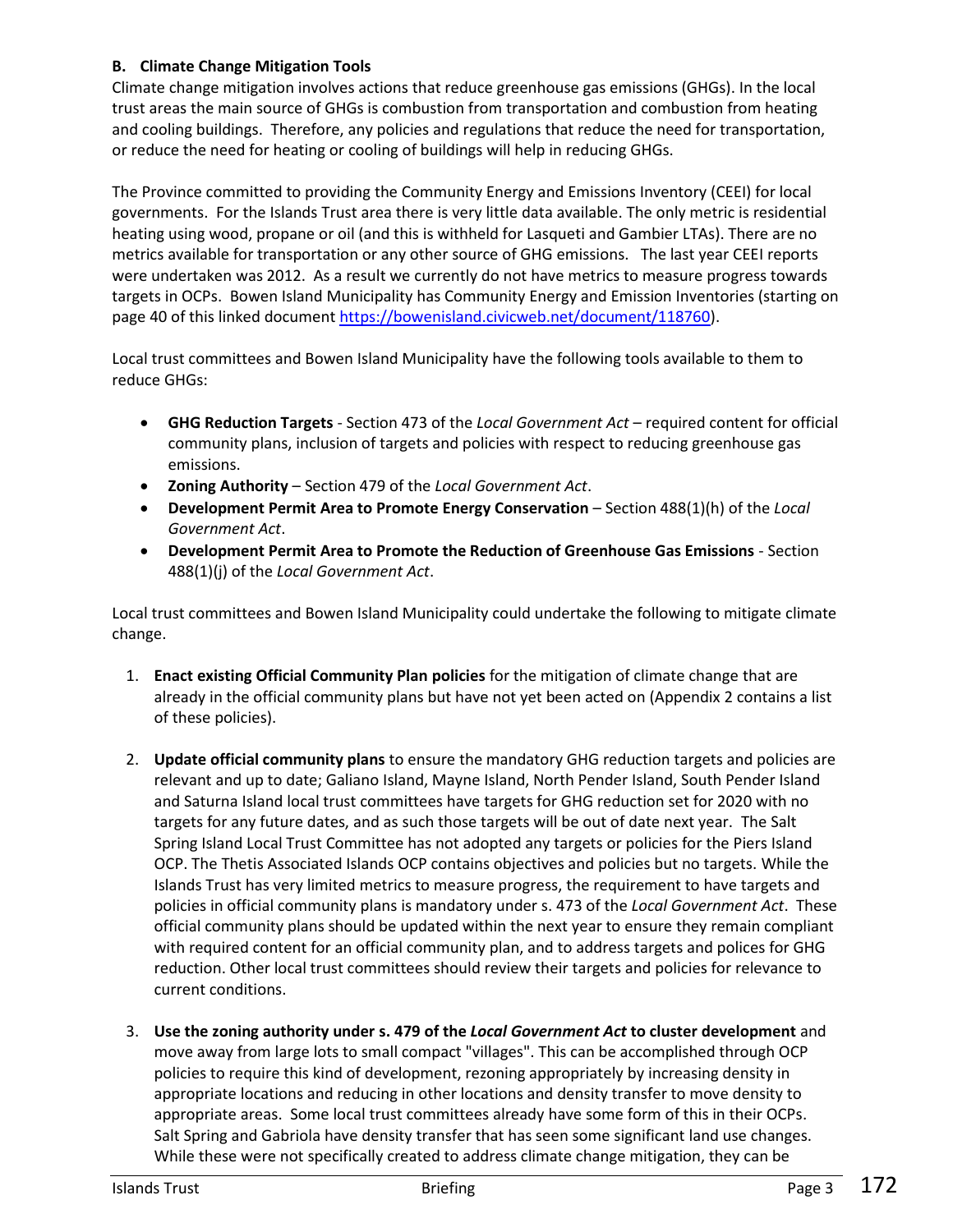effective in changing the land use pattern to one that is more sustainable and reduces the need for transportation.

5. **Use the climate change development permit areas to reduce the heating and cooling requirements for buildings**. To improve building energy efficiency, land use planning can require landscaping and orientation of buildings in a way to maximize sun in winter and shade in summer. This would be done through a development permit area (DPA), with the justification and objectives in the Official Community Plan and the guidelines in the Land Use Bylaw. Local trust committees and Bowen Island Municipality may use DPAs to reduce GHG emissions and for energy conservation under s. 488 of the *Local Government Act*. Using these DPAs, local trust committees and Bowen Island Municipality may establish guidelines around landscaping, siting of buildings and structures, form and exterior design of buildings and structures, machinery, equipment and systems external to buildings or structures. The DPA may also place restrictions on type and placement of trees and other vegetation in proximity to buildings and structures to provide for energy conservation and reduction of GHGs.

## **C. Climate Change Adaptation Tools:**

Climate change adaptation involves adapting communities to the anticipated effects of climate change. In the Islands Trust area, these effects include sea-level rise, longer periods of drought, more intense storm events, wildfires, warmer summers and warmer winters, and ecosystem changes which may impact plant and animal species.

Local trust committees and Bowen Island Municipality have the following tools available to them to adapt to climate change:

- **Zoning Authority** Section 479 of the *Local Government Act*.
- **Runoff Control Bylaw** Section 523 of the *Local Government Act*.
- **Development Permit Area to Protect Development from Hazardous Conditions** Section 488(1)(b) of the *Local Government Act*.
- **Development Permit Area to Promote Energy Conservation**  Section 488(1)(h) of the *Local Government Act*.
- **Development Permit Area to Promote Water Conservation Section 488(1)(i) of the** *Local Government Act*.

Local trust committees and Bowen Island Municipality could undertake the following to adapt their communities to the effects of climate change:

## 1. **Sea Level Rise Adaptation Tools**

The Provincial government has established an expected sea-level rise in the Victoria area of 3.1 cm/50 years.

The Provincial (Subdivision) Approving Officer is currently requiring at time of subdivision a covenant for a 15 metres setback and 1.5 metres above the current high high water mark for any buildings or structures. This approach by the Provincial Approving Officer is a broad-brush approach to adapting to climate change and does not consider site specific conditions. Before initiating adaptation measures local trust committees and Bowen Island Municipality should have an understanding of the local situation.

- a) **Undertake mapping of sea-level rise** on the islands to provide information to assist with developing policies and regulations to adapt to sea-level rise.
- b) **Enact zoning regulations under s.479 of the** *Local Government Act* **and flood level regulations under s. 524 of the** *Local Government Act***.** Using these provisions, local trust committees and Bowen Island Municipality may enact regulations to require setbacks for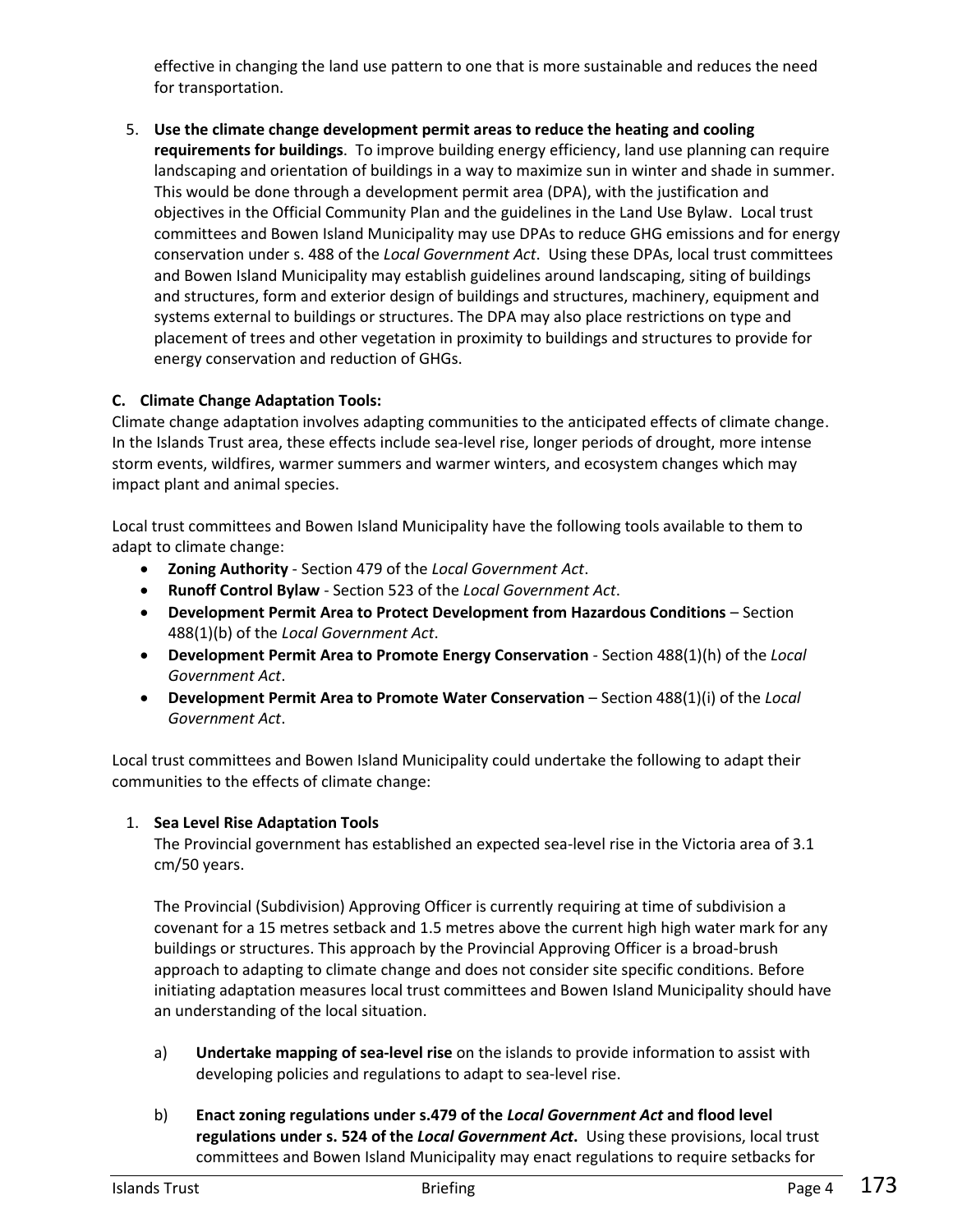buildings and structures from the future anticipated natural boundary of the sea, as well as establish a minimum elevation for buildings and structures above the anticipated future elevation of the sea. Local trust committees and Bowen Island Municipality could make exceptions for structures that are designed to be moved (not on permanent foundation). Notwithstanding, the Provincial Approving Officer will continue to have independent authority to establish different requirements.

## 2. **Longer Periods of Drought Adaptation Tools**

Islands Trust Staff currently has little information on groundwater such as the effects of climate change on recharge and capacity of the aquifers to provide water. Research and mapping of aquifers would allow local trust committees to develop policies and regulations that reflect the capacity of the aquifers including anticipated climate change effects. Water storage and alternative water supplies could be considered. Means to reduce water consumption includes using development permit areas for water conservation, requiring drought tolerant planting, and requiring features to reduce water use.

- a) **Undertake research and mapping of aquifers, develop water consumption budgets, and identify salt water intrusion risks**, based on expected climate change effects. This work would then inform the land use planning for future development on the islands. This work is already underway for some islands, and staff is working with the Ministry of Forest, Lands, Natural Resource Operations and Rural Development to undertake a robust salt water intrusion risk assessment and mapping for the Islands Trust area.
- b) **Update policies and regulations to align their development potential** through land use and density provisions – with the anticipated capacity of the aquifers.
- c) **Use the climate change development permit areas under s. 488 of the** *Local Government Act* **to promote water conservation.** Local trust committees and Bowen Island Municipality could establish goals, objectives and guidelines related to landscaping; siting of buildings and structures; form of exterior design of buildings and structures; specific features in the development; and machinery, equipment and systems external to buildings and structures to promote water conservation. The guidelines may restrict the type and placement of trees and other vegetation in proximity to buildings and structures in order to provide for water conservation.

#### 4. **More Intense Storms Adaptation Tools**

Climate change is expected to result in more intense storm events, with higher winds and heavier rain than in the past.

- a) **Develop runoff control bylaws** under s. 523 to deal with anticipated flood and runoff from storm events.
- b) **Establish development permit areas for the protection of development from hazard conditions** under s. 488 of the *Local Government Act*. Under this development permit area, local trust committees and Bowen Island Municipality could establish areas subject to flooding and require they remain free from development except development may be permitted in accordance with the guidelines. These requirements may vary use and density but only as it relates to health, safety or protection of property from damage. The legislation also allows the local trust committee and Bowen Island Municipality to require a professional report at the applicant's expense to help with determining appropriate development permit conditions.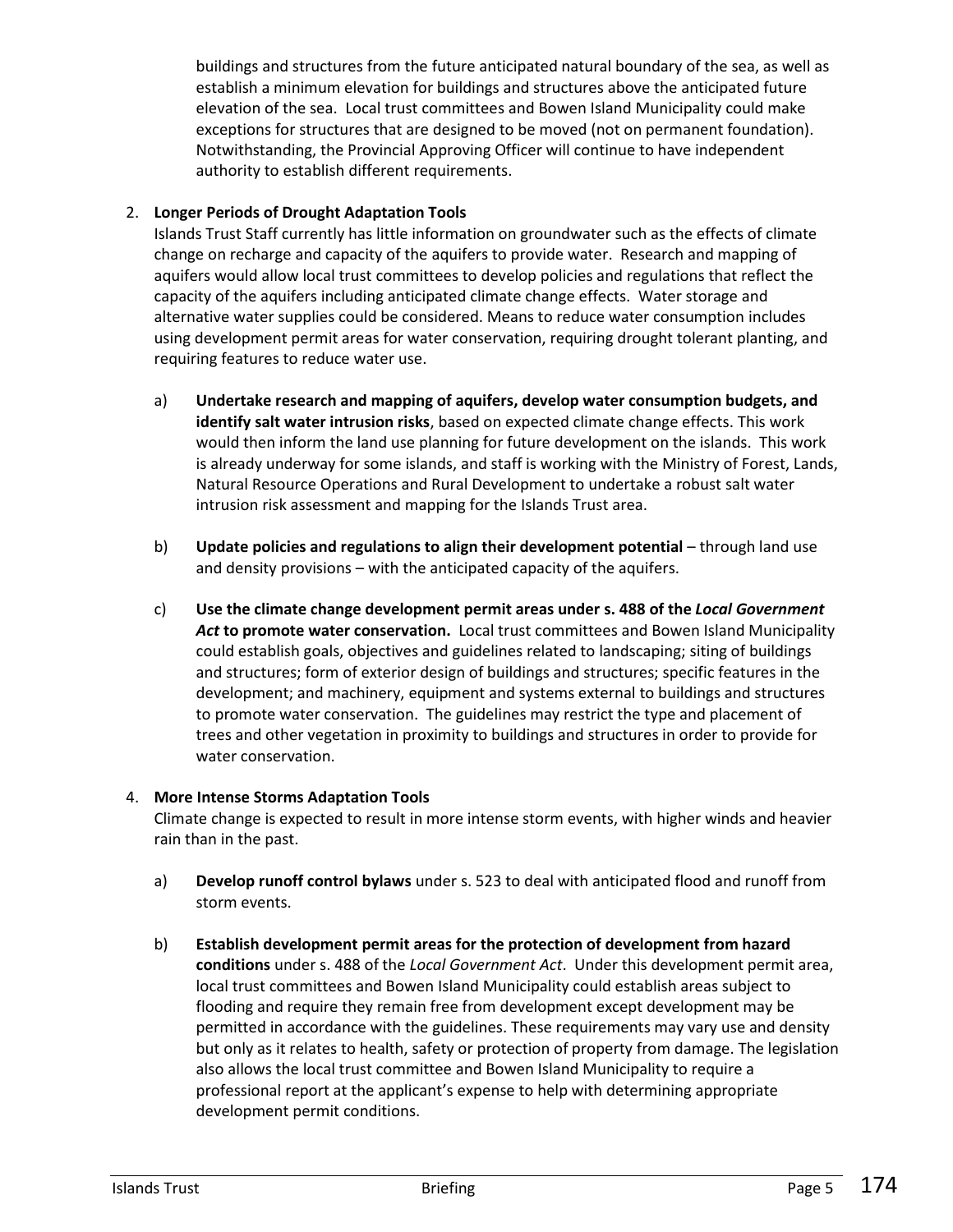## 5. **Wildfire Adaptation Tools**

As climate change results in hotter and longer dryer periods during the summer months, the risk of wildfires on the islands increases. Most islands have a wildfire plan prepared by the fire district or regional district.

## a) **Establish development permit areas for the protection of development from hazard**

**conditions** under s. 488 of the *Local Government Act*. Under this development permit area, local trust committees and Bowen Island Municipality could establish areas at risk to wildfires and include requirements respecting the character of development, including landscaping, and the siting, form, exterior design and finish of buildings and other structures, and establish restrictions on the type and placement of trees and other vegetation in proximity to the development. These requirements may vary use and density but only as it relates to health, safety or protection of property from damage. The legislation also allows the local trust committee and Bowen Island Municipality to require a professional report at the applicant's expense to help with determining appropriate development permit conditions.

#### 6. **Warmer Summers and Warmer Winters Adaptation Tools**

Climate change is expected to lead to our summers and winters becoming warmer.

a) **Establish development permit areas for energy conservation** under s. 488 of the *Local Government Act* to require that the exterior form and design of buildings, and other specific features of the development, reduce the need for energy in summer and winter. Local trust committees and Bowen Island Municipality could establish goals, objective and guidelines related to landscaping; siting of buildings and structures; form of exterior design of buildings and structures; specific features in the development; and machinery, equipment and systems external to buildings and structures to promote energy conservation. The guidelines may restrict the type and placement of trees and other vegetation in proximity to buildings and structures in order to provide for energy conservation.

#### **ATTACHMENTS:**

- 1. Summary of Local Trust Committee OCP climate change policies already implemented
- 2. Summary of Local Trust Committee OCP climate change polices not yet implemented

#### **FOLLOW-UP:**

Further work in specified areas as indicated in the briefing, or as requested by the Trust Council, Executive Committee, Local Planning Committee or local trust committees.

**Prepared By:** David Marlor, Director, Local Planning Services

**Reviewed By/Date:** Russ Hotsenpiller, Chief Administrative Officer/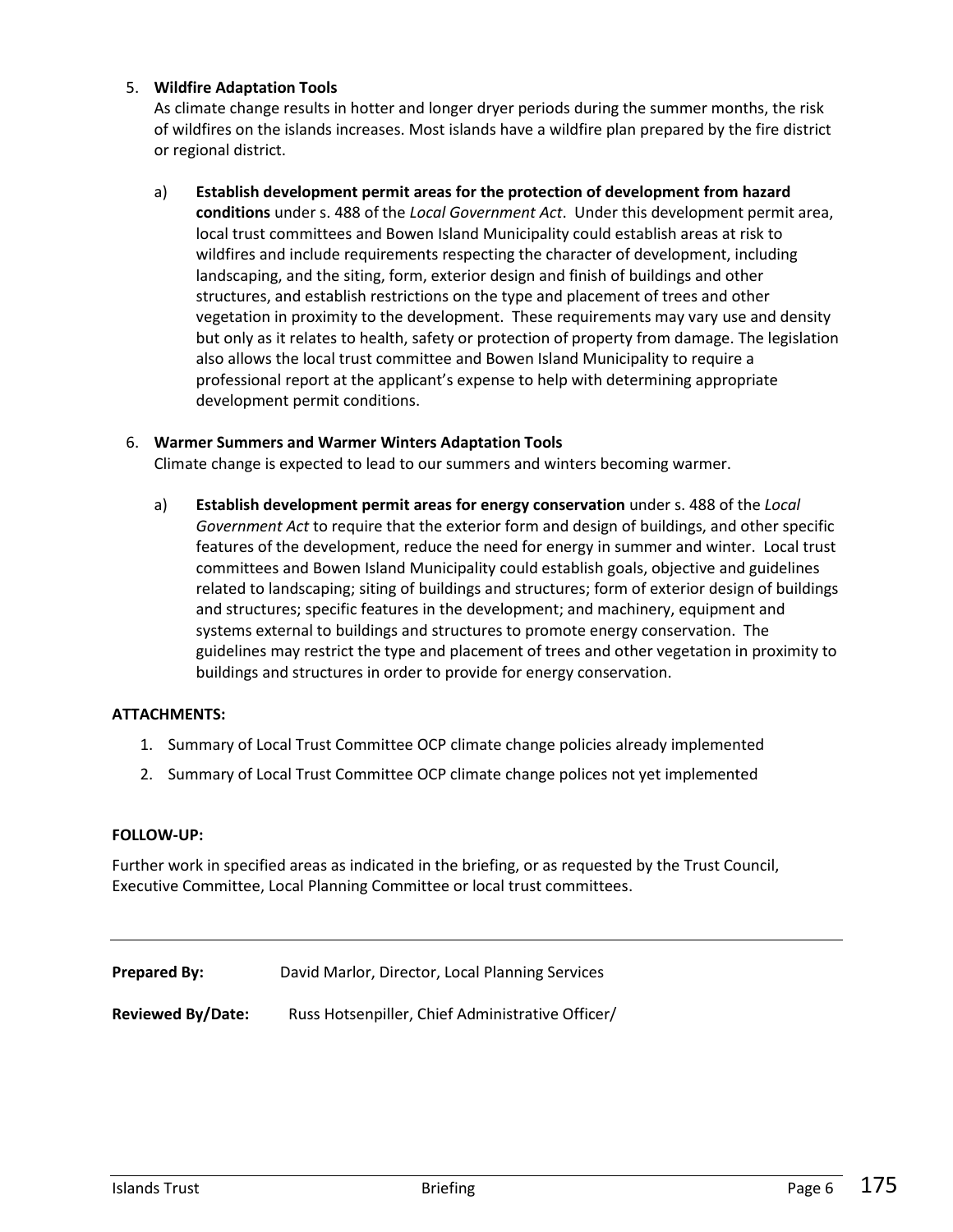#### **APPENDIX 1 – May 30, 2019**

## **Summary of Official Community Plan policies, listed by local trust area, that have been implemented in the land use bylaws.**

#### **Ballenas-Winchelsea Local Trust Area**

- Shoreline Development Permit Area (applicable to 30 m upland of the natural boundary of the sea).
- Regulations in the land use bylaw exempts solar collectors, wind generators and water storage tanks from height restrictions.

#### **Denman Island Local Trust Area**

- Climate change impacts are considered in staff.
- Providing the dedication of conservation area, consistent with OCP policies for density transfer.

#### **Gabriola Island Local Trust Area**

#### **Gabriola Island**

- Climate change impacts are considered in staff reports.
- Providing for rainwater collection and storage, trail/path connections and dedication of 300+ acres of parkland.
- Development Approval Information (DAI) Bylaw amended (2013) to include option to address GHG emissions, anticipated energy usage, carbon emissions and groundwater resources in conjunction with bylaw amendment or TUP applications [Criteria for assessing OCP/LUB applications developed.
- Land Use Bylaw (parking regulations and Village DPA guidelines) amended to encourage public transit, smaller vehicles, non-polluting vehicles, and permeable parking surfaces and increase walkability.
- Land Use Bylaw amended to measure the footprint of buildings and structures from the interior walls instead of the outer perimeter of the foundation of the building, so increased insulation is encouraged, and to exclude cisterns from floor area calculation.
- Official Community Plan and Land Use Bylaw amended to encourage local food production.

#### **Mudge Island**

- Climate change impacts considered in staff reports.
- Land Use Bylaw amended to exclude from the calculation of lot coverage in the RR zone: cisterns and similar structures for rainwater collection and storage; fire-fighting towers; pervious paths, driveways and parking spaces; and garden beds.

#### **DeCourcey Island**

Climate change impacts considered in staff reports.

#### **Galiano Island Local Trust Area**

- Climate change impacts considered in staff reports, and inclusion of a policy in the Land Use Policies section of the Official Community Plan applicable to consideration of all applications.
- Amendments to shoreline development permit area to include guidelines to consider and address sea level rise impacts.
- Changes to zoning regulations to permit small-scale renewable energy, specifically height regulations amended.

#### **Gambier Island Local Trust Area**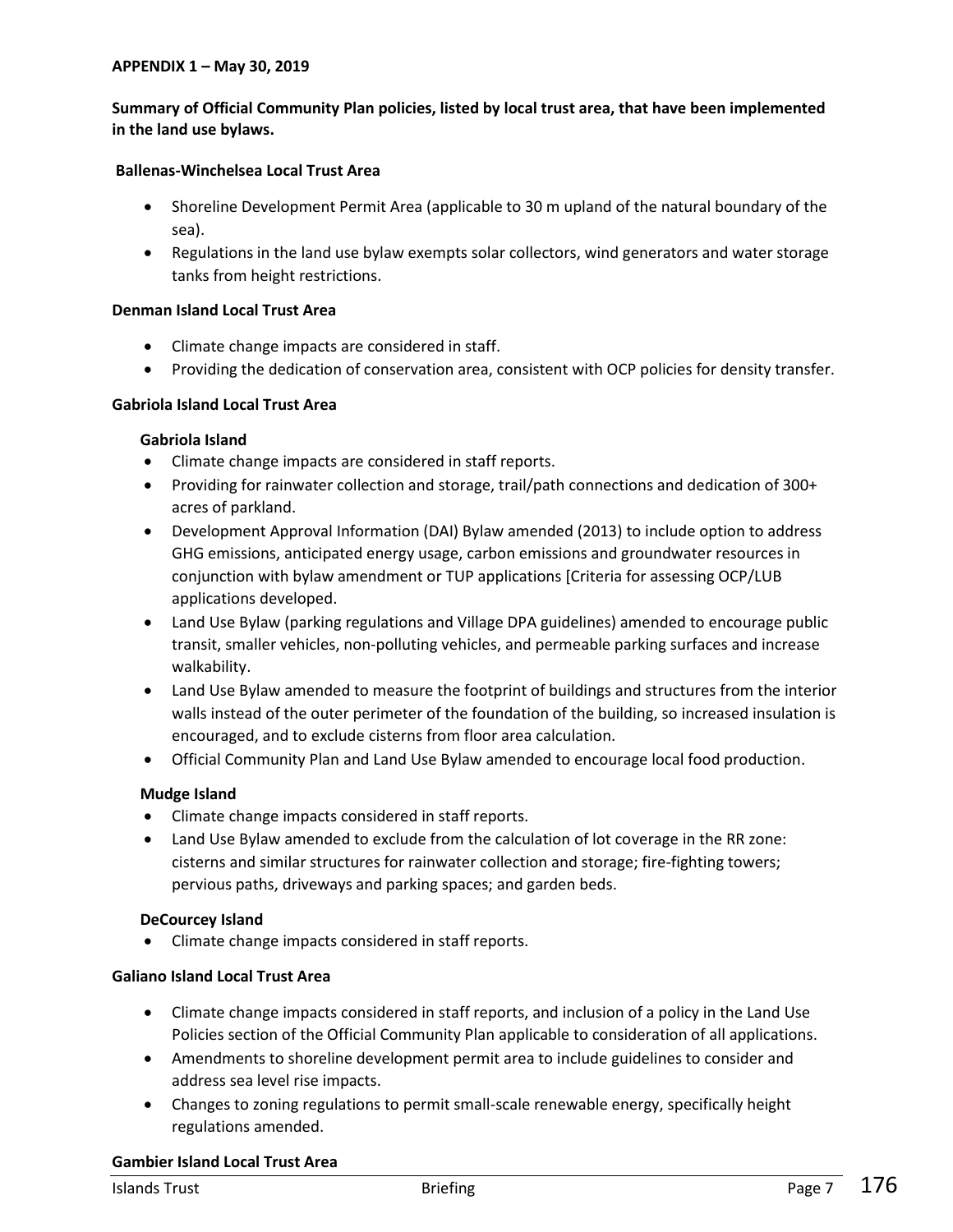Climate change impacts considered in staff reports.

## **Hornby Island Local Trust Area**

- Climate change impacts considered in staff reports.
- Official Community Plan Water Supply Protection and Water Resource Protection Development Permit Area includes guidelines to protect water resources.
- Official Community Plan Community Service Use Development Permit Area includes guidelines to provide rainwater catchment and storage; and hydrology study.
- Official Community Plan Commercial Development Permit Area includes guidelines to maintain natural vegetation and reduce light pollution.
- Water storage tanks and wind turbines exempt from Land Use Bylaw height regulations.

## **Lasqueti Island Local Trust Area**

Climate change impacts considered in staff reports.

## **Mayne Island Local Trust Area**

- Climate change impacts considered in staff reports.
- Zoning amended to exclude solar collectors, wind generators and water tanks from maximum height regulations.
- Geothermal heating systems permitted.
- Amendments to Land Use Bylaw to permit mixed use (second storey residential) in commercial zones.
- Zoning for employee accommodation in commercial resorts.
- Secondary suites permitted.

## **North Pender Island Local Trust Area**

#### **North Pender Island**

- Climate change impacts considered in staff reports.
- Secondary suites permitted.
- Temporary use permit guidelines amended to include climate change impacts.

## **North Pender Associated Islands**

- Climate change impacts considered in staff reports.
- Shoreline DPAs include erosion provisions.

## **Salt Spring Island Local Trust Area**

#### **Salt Spring Island**

- Climate change impacts considered in staff reports.
- Secondary suites permitted in select areas.
- Amenity Zoning includes implementation of energy efficient building design criteria that exceeds that required by the B.C. Building Code or other regulations.
- Climate change considered when evaluating suitability of density transfer.
- Rezoning application supporting local food production and storage as a community amenity
- Coordination with local and provincial agencies regarding fresh water demand and supply in relation to climate change.
- Land use regulations require 15m setbacks from natural bodies of water; 1.5 m elevation above natural body of water.
- Pathways and bikeways dedication at time of subdivision as per OCP Cycle Route map.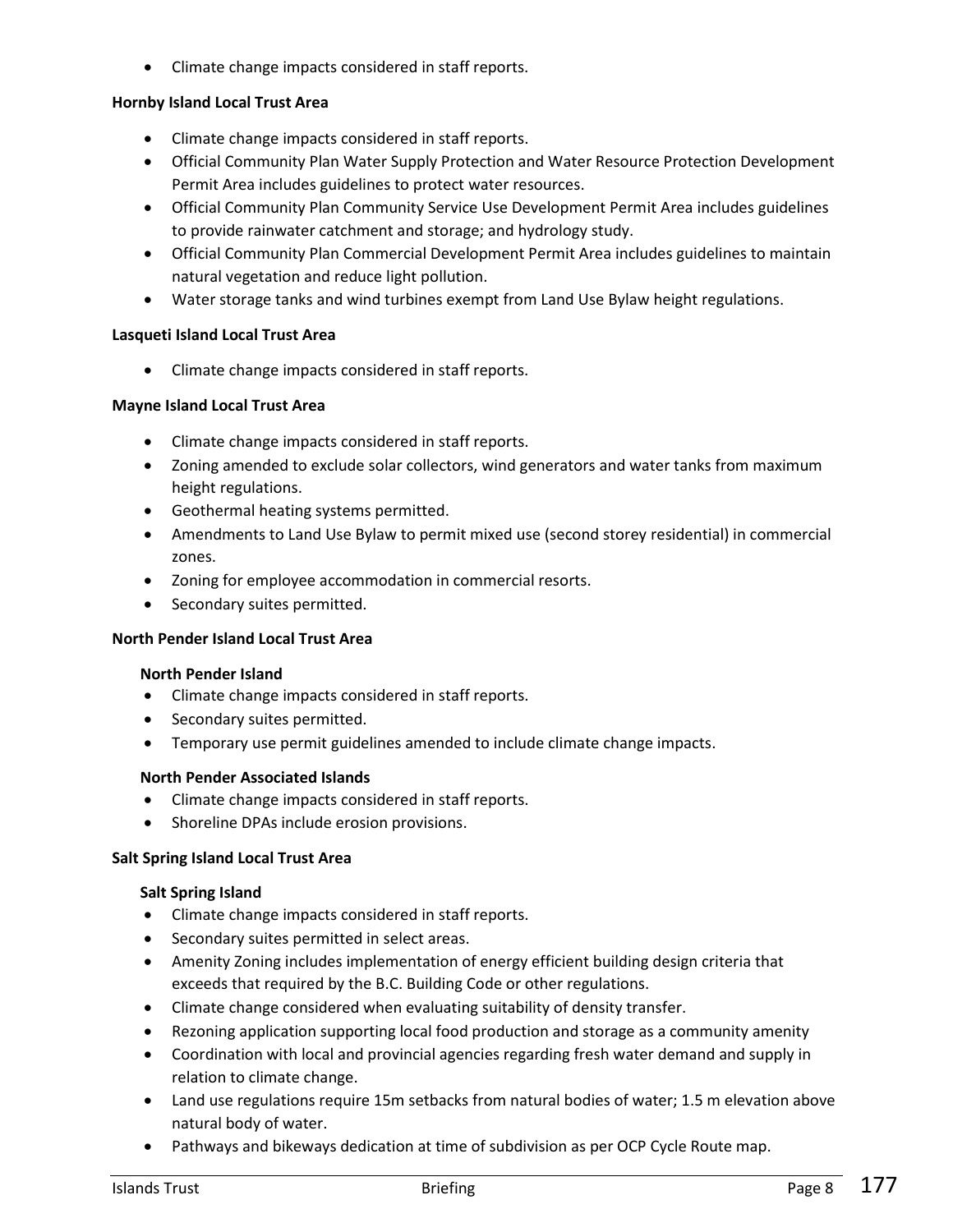DAI Bylaw including development permit checklist (both are drafted but not yet implemented).

## **Piers Island**

- Climate change impacts considered in staff reports.
- 3.0 m elevation of buildings required if within 30m of water body.

#### **Prevost Island**

Climate change impacts considered in staff reports.

#### **Saturna Island Local Trust Area**

- Climate change impacts considered in staff reports.
- Geothermal heating permitted.
- Secondary dwelling units (secondary suites amendment in process).
- Sustainability checklist.
- TUP guidelines amended to include consideration of climate change impacts.

#### **South Pender Island Local Trust Area**

- Climate change impacts considered in staff reports.
- Although not a Bill 27 requirement, LUB was amended to limit dwelling floor area and overall floor area on residential lots.

#### **South Pender Island Local Trust Area**

Climate change impacts considered in staff reports.

#### **Thetis Island Local Trust Area**

#### **Thetis Island and Valdes Island**

Climate change impacts considered in staff reports.

#### **Thetis Associated Islands**

- Climate change impacts considered in staff reports.
- Land Use Bylaw definition of floor area excludes any floor area occupied by a cistern used for the collection of rainwater for domestic use or fire protection.
- Land Use Bylaw permits the following uses in all zones: conservation; water supply facilities for the purposes of supplying potable or grey water on an individual island, including cisterns, reservoirs, pipes, treatment facilities, catchment and storage facilities and pumping and intake structures; solar collectors; wind turbines; and ocean geothermal loop exchange systems.
- Solar collectors are exempt from Land Use Bylaw height regulations.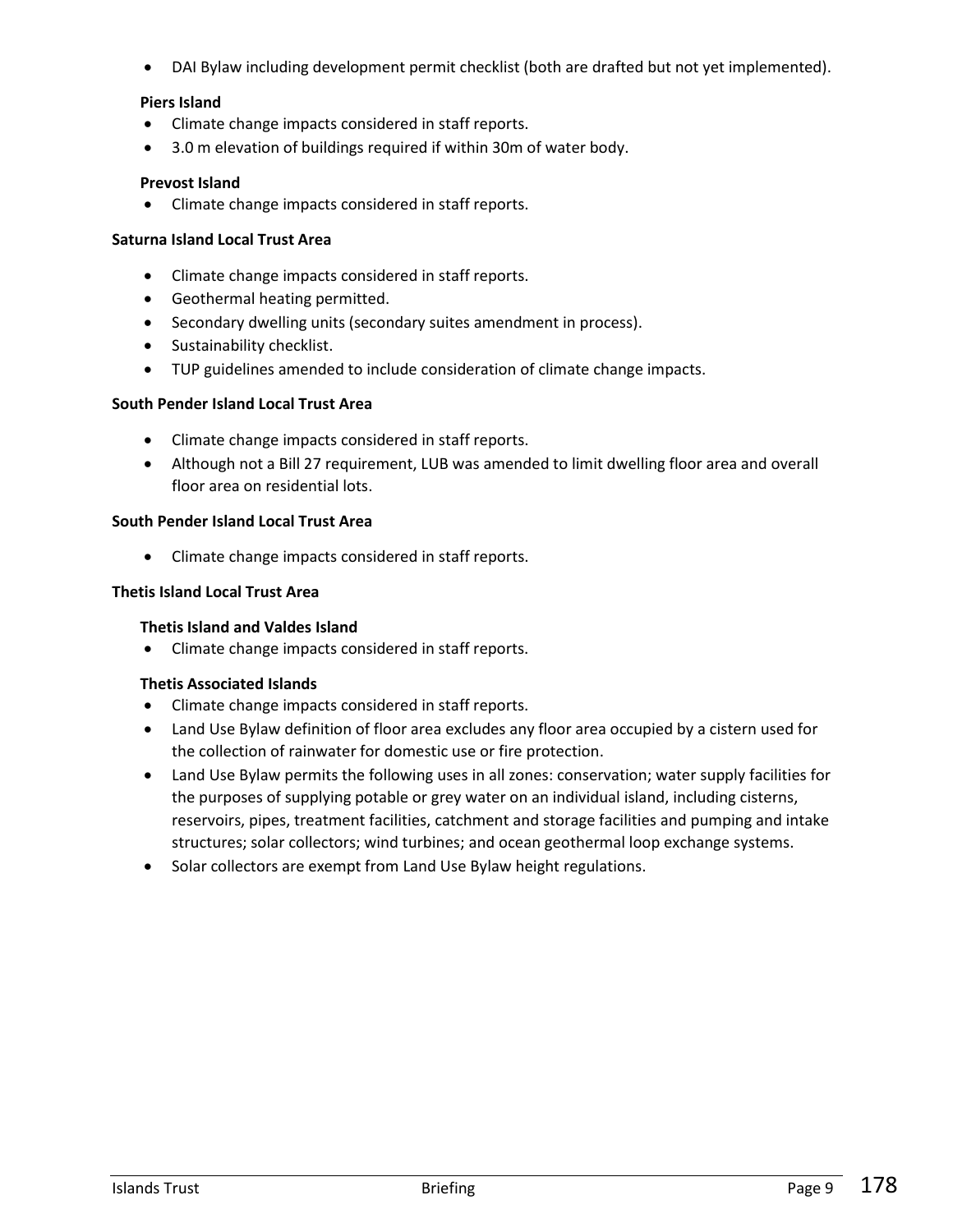#### **Summary of Local Trust Committee Official Community Plan Policies that have yet to be implemented.**

The following is a summary of Official Community Plan policies on climate change that have not yet been enacted in the land use bylaw regulations or through development permit areas. For actual wording of the policies, please consult that relevant official community plan bylaw.

#### **Ballenas-Winchelsea Local Trust Area**

 Identify significant un-fragmented forest and non-forest ecosystems and ensure these are noted on mapping for environmental and carbon sequestration value.

#### **Denman Island Local Trust Area**

- Review zoning to ensure provisions encourage energy efficiency and the greenhouse gas emissions reduction in new construction.
- Review development permit area guidelines and incorporate provisions to promote energy conservation, water conservation and greenhouse gas emissions reduction.
- Encourage renewable energy, limit fossil fuel consumption, encourage energy-efficient and carbon-efficient building construction.

#### **Gabriola Island Local Trust Area**

#### **Gabriola Island**

- Consider new development permit area guidelines that promote low impact land uses, alternative transportation, energy conservation, water conservation, and the reduction of GHGs.
- Identify significant un-fragmented forest ecosystems within the planning area and ensure that these areas are noted on mapping both for their environmental values as well as carbon sequestration areas.
- Amend LUB to consider setbacks from the ocean in relation to sea level rise.

#### **Mudge Island**

- Establish climate change as a fundamental factor in land use decision making.
- Encourage on-island agriculture and sharing of local food production.
- Encourage all new construction be built at the highest possible energy-efficiency standards.
- Further policies and actions to be considered as part of a future review of the OCP.

#### **DeCourcey Island**

- Encourage on-island agriculture and the sharing of local food production.
- Encourage new construction built at highest possible standards to reduce energy needs.
- Specific policies and actions to be included in a future OCP review.

#### **Galiano Island Local Trust Area**

- Amendments to parking requirements to require alternatives to parking spaces.
- Requiring new development to utilize building technology that minimizes energy use.

## **Gambier Island Local Trust Area**

#### **Gambier Island**

- Develop new criteria for assessing OCP or zoning amendment applications from the perspective of climate change adaptation and mitigation.
- Support protection of forest resources.
- Require water storage with every dwelling unit.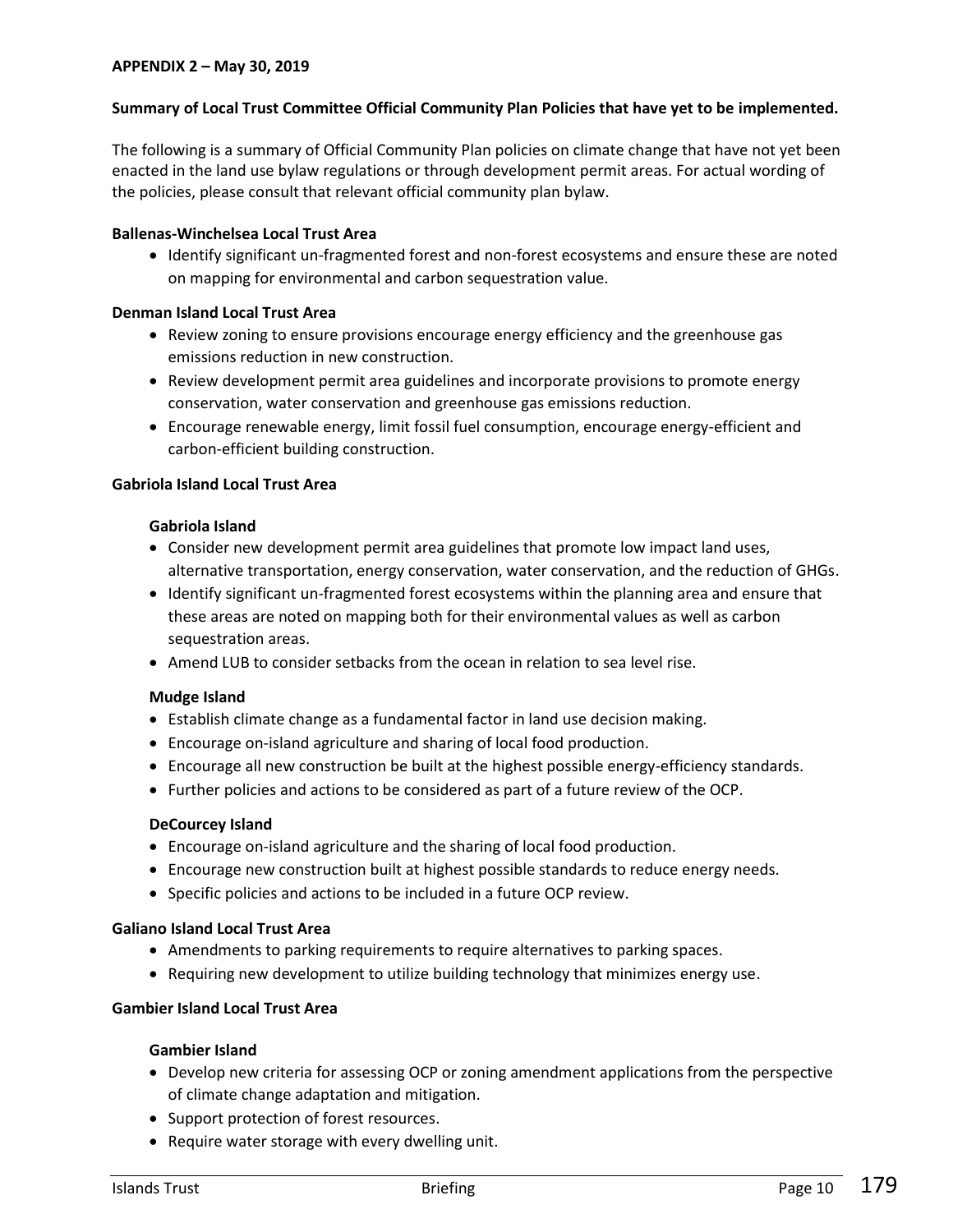#### **Gambier Associated Islands**

- Support actions to minimize GHG emissions.
- Recognize importance of forested lands in removing carbon dioxide from the atmosphere.
- Consider potential impacts on global climate change and GHG reduction targets when considering applications.
- Identify significant un-fragmented forest ecosystems within the planning area and ensure that these areas are noted on mapping for both their environmental value and as carbon sequestration areas.
- Reduce extent of infrastructure (e.g. development of common docks).
- Zoning regulations should support small scale residential solar and wind power generation on residential lots.

## **Keats Island**

- Promote use and development of renewable energy sources.
- Develop new criteria for assessing OCP or zoning amendment applications from the perspective of climate change adaptation and mitigation.
- Support cluster development appropriate for Keats Island.
- Encourage energy efficient buildings.
- Encourage use of alternative energy.
- Encourage water storage for every dwelling unit

#### **Hornby Island Local Trust Area**

- Develop criteria for assessing OCP or LUB amendment applications from the perspective of climate change adaptation and mitigation.
- Encourage retention of forest cover except for the clearing of land for farming in the ALR.
- Limit size of buildings and opportunities for attached dwelling units and visitor accommodation units.
- Encourage green building techniques and alternative energy systems (solar, wind, geothermal, or water based) into residential housing.
- Encourage safe multi-use trails and bike lanes to facilitate non-motorized forms of travel.
- Encourage "climate wise" actions, including water conservation, storm water retention, the use of alternative energy sources for home use, and the use of alternative transportation methods.
- Support the local provision of services that residents presently travel off-island to access.
- Review LUB to provide for community gardens and community food processing and storage.
- Encourage local food production.

#### **Lasqueti Island Local Trust Area**

- Develop criteria for assessing OCP or zoning applications from the perspective of climate change adaptation and mitigation.
- Encourage energy conserving buildings.
- Encourage cycling and walking trails to permit non-automobile based forms of travel.
- Encourage water conservation and rainwater catchment.

#### **Mayne Island Local Trust Area**

- Permitting attached dwellings.
- DPA to manage lot layout.
- DPA for energy conservation.
- Amendments to amenity zoning and density transfer policies.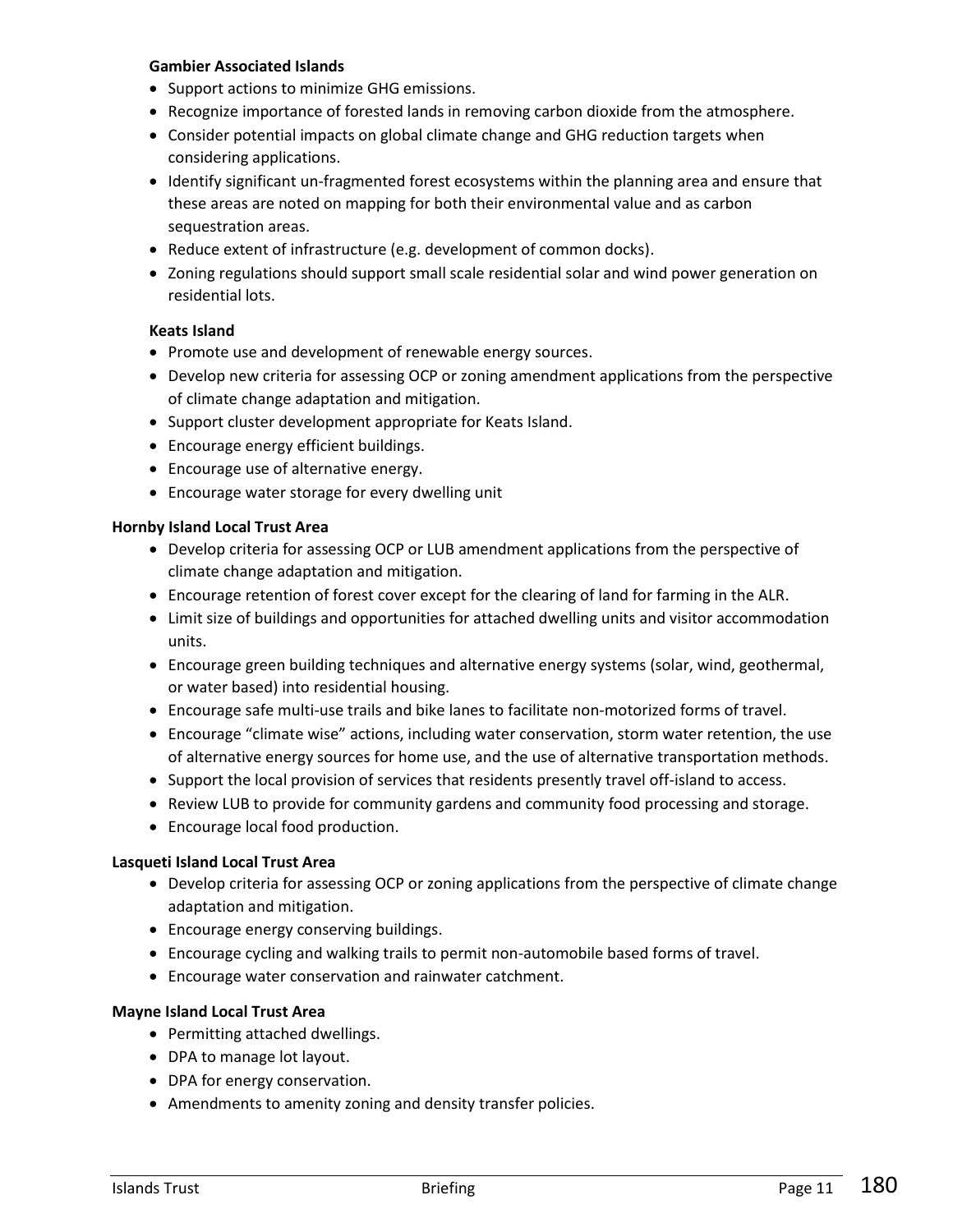#### **North Pender Island Local Trust Area**

## **North Pender Island**

- A review of overall development potential to consider amendments to zoning where changes could limit or reduce emissions.
- Permitting attached dwellings.
- Amending parking requirements.
- DPA to manage subdivision layout (conservation subdivision design project started but later abandoned by LTC).
- Second storey residential over commercial.
- Requiring cisterns or other water conservation measures in new development.
- Permitting community wood chipping or composting.
- Amend existing DPA to include energy conservation provisions.

#### **North Pender Associated Islands**

Specific policies and actions to be included in a future review of the plan.

#### **Salt Spring Island Local Trust Area**

#### **Salt Spring Island**

- Calculation of carbon budget at time of rezoning or demonstrated conformity with LEED or similar.
- GHG or energy efficiency specific DPA.
- Amend fees bylaw to support energy efficient building design.
- Mapping and analysis to anticipate potential impacts of climate change on land use.
- Height relaxation for solar and wind power generation on residential lots.

#### **Piers Island**

• In progress of updating OCP for Climate Change.

#### **Prevost Island**

No policies on climate change – bylaw requires updating

#### **Saturna Island Local Trust Area**

- Amending zoning to allow mixed use, including second storey residential in commercial designation.
- Amending parking requirements.
- Include energy conservation measures in DPA.
- Implement DPA for lot layout and tree removal.
- Permitting attached dwellings.
- Limit floor area of dwellings.

#### **South Pender Island Local Trust Area**

• Permit community gardens.

#### **Thetis Island Local Trust Area**

#### **Thetis Island**

 Develop new criteria for assessing OCP or LUB amendment applications from the perspective of climate change adaptation and mitigation.